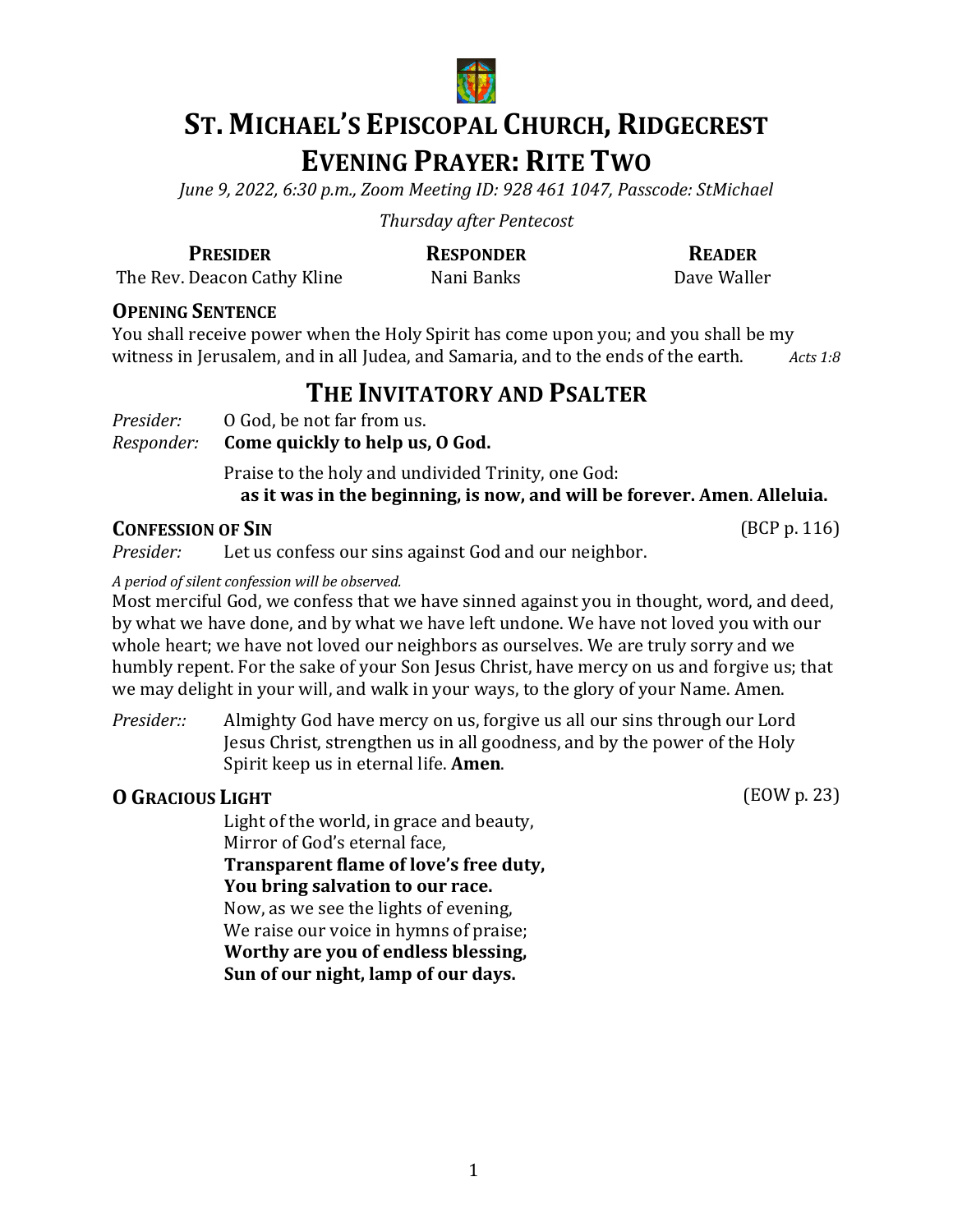## **PSALM APPOINTED** PSALM 70 (*BCP p. 682*)

THE PSALM APPOINTED IS PSALM 70: Be pleased, O God, to deliver me: \* O LORD, make haste to help me.

## Let those who seek my life be ashamed and altogether dismayed; \* let those who take pleasure in my misfortune draw back and be disgraced.

Let those who say to me "Aha!" and gloat over me turn back,  $*$ because they are ashamed.

#### Let all who seek you rejoice and be glad in you; \* let those who love your salvation say forever, "Great is the LORD!"

But as for me, I am poor and needy;  $*$ come to me speedily, O God.

#### You are my helper and my deliverer; \* **O** LORD, do not tarry.

Praise to the holy and undivided Trinity, one God: as it was in the beginning, is now, and will be forever. Amen.

# **THE READINGS**

## **THE FIRST READING ECCLESIASTES 11:1-8** DAVE WALLER

A READING FROM THE BOOK OF ECCLESIASTES.

Send out your bread upon the waters, for after many days you will get it back. Divide your means seven ways, or even eight, for you do not know what disaster may happen on earth. When clouds are full, they empty rain on the earth; whether a tree falls to the south or to the north, in the place where the tree falls, there it will lie. Whoever observes the wind will not sow; and whoever regards the clouds will not reap. Just as you do not know how the breath comes to the bones in the mother's womb, so you do not know the work of God, who makes everything. In the morning sow your seed, and at evening do not let your hands be idle; for you do not know which will prosper, this or that, or whether both alike will be good. 

Light is sweet, and it is pleasant for the eyes to see the sun. Even those who live many years should rejoice in them all; yet let them remember that the days of darkness will be many. All that comes is vanity.

*Reader*: Hear what the Spirit is saying to God's people.<br>*Responder:* Thanks be to God. **Thanks be to God.** 

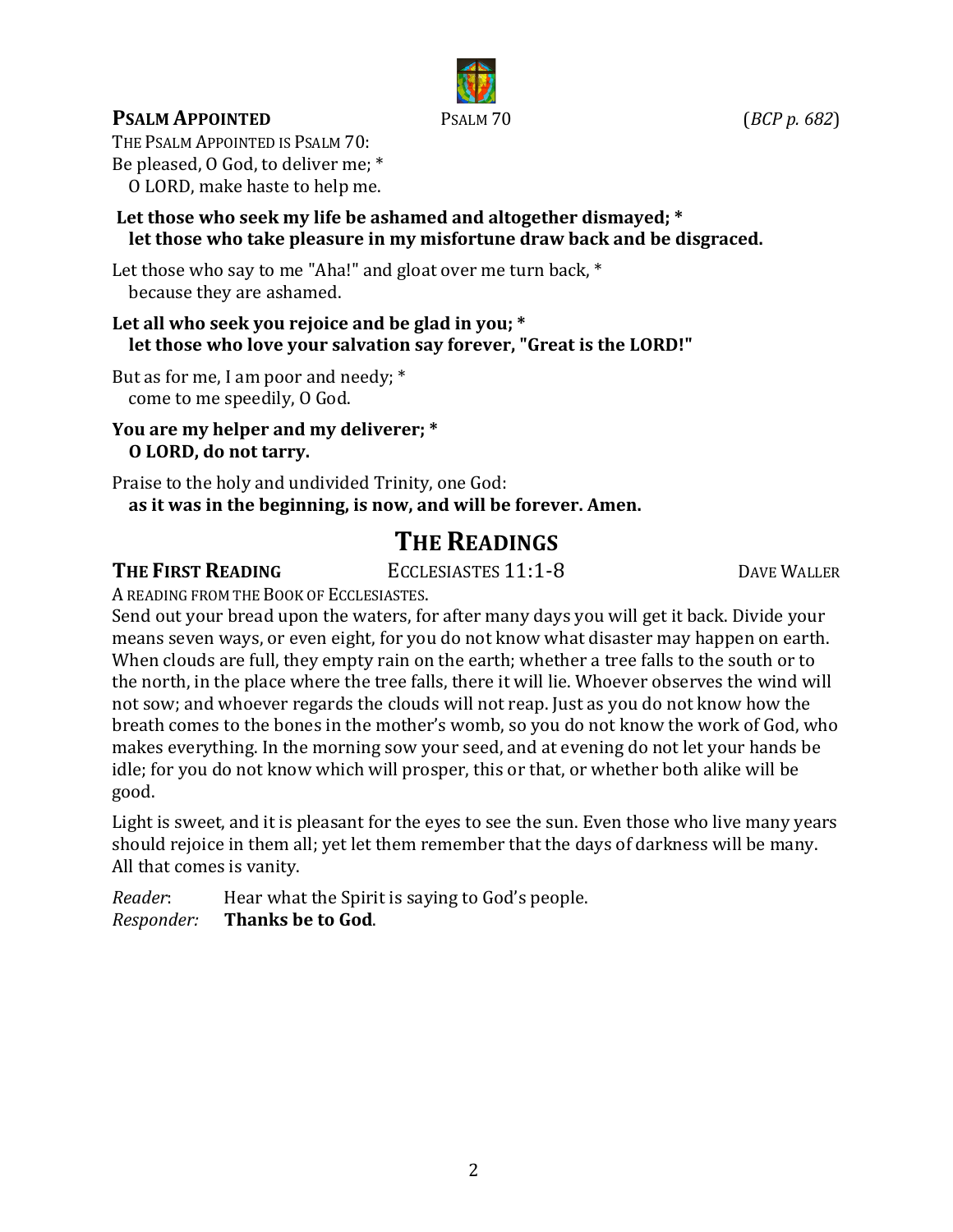

*Presider and responder alternate by whole verse.*

My soul proclaims the greatness of the Lord, my spirit rejoices in you, O God my Savior;  $*$ 

for you have looked with favor on your lowly servant.

**From this day all generations will call me blessed: \***

**you, the Almighty, have done great things for me, and holy is your Name.**

You have mercy on those who fear you \* from generation to generation.

**You have shown strength with your arm, \* and scattered the proud in their conceit,** Casting down the mighty from their thrones,  $*$ and lifting up the lowly. **You have filled the hungry with good things, \***

**and sent the rich away empty.**

You have come to the help of your servant Israel, \* for you have remembered your promise of mercy,

**The promise you made to our forebears, \***

# **to Abraham and his children forever.**

## **THE SECOND READING** MATTHEW 16:13-20 DAVE WALLER

A READING FROM THE GOSPEL ACCORDING TO MATTHEW.

Now when Jesus came into the district of Caesarea Philippi, he asked his disciples, "Who do people say that the Son of Man is?" And they said, "Some say John the Baptist, but others Elijah, and still others Jeremiah or one of the prophets." He said to them, "But who do you say that I am?" Simon Peter answered, "You are the Messiah, the Son of the living God." And Jesus answered him, "Blessed are you, Simon son of Jonah! For flesh and blood has not revealed this to you, but my Father in heaven. And I tell you, you are Peter, and on this rock I will build my church, and the gates of Hades will not prevail against it. I will give you the keys of the kingdom of heaven, and whatever you bind on earth will be bound in heaven, and whatever you loose on earth will be loosed in heaven." Then he sternly ordered the disciples not to tell anyone that he was the Messiah.

*Reader*: Hear what the Spirit is saying to God's people.<br>*Responder:* **Thanks be to God**. *Responder:* **Thanks be to God**.

## **THE SONG OF SIMEON** LUKE 2:29-32 (BCP p. 120)

*Presider and responder alternate by whole verse.* 

Lord, you now have set your servant free \* to go in peace as you have promised;

For these eyes of mine have seen the Savior, \*

## **whom you have prepared for all the world to see:**

A Light to enlighten the nations,  $*$ and the glory of your people Israel.

**Praise to the holy and undivided Trinity, one God: as it was in the beginning, is now, and will be forever. Amen.**

## **SCRIPTURE DISCUSSION**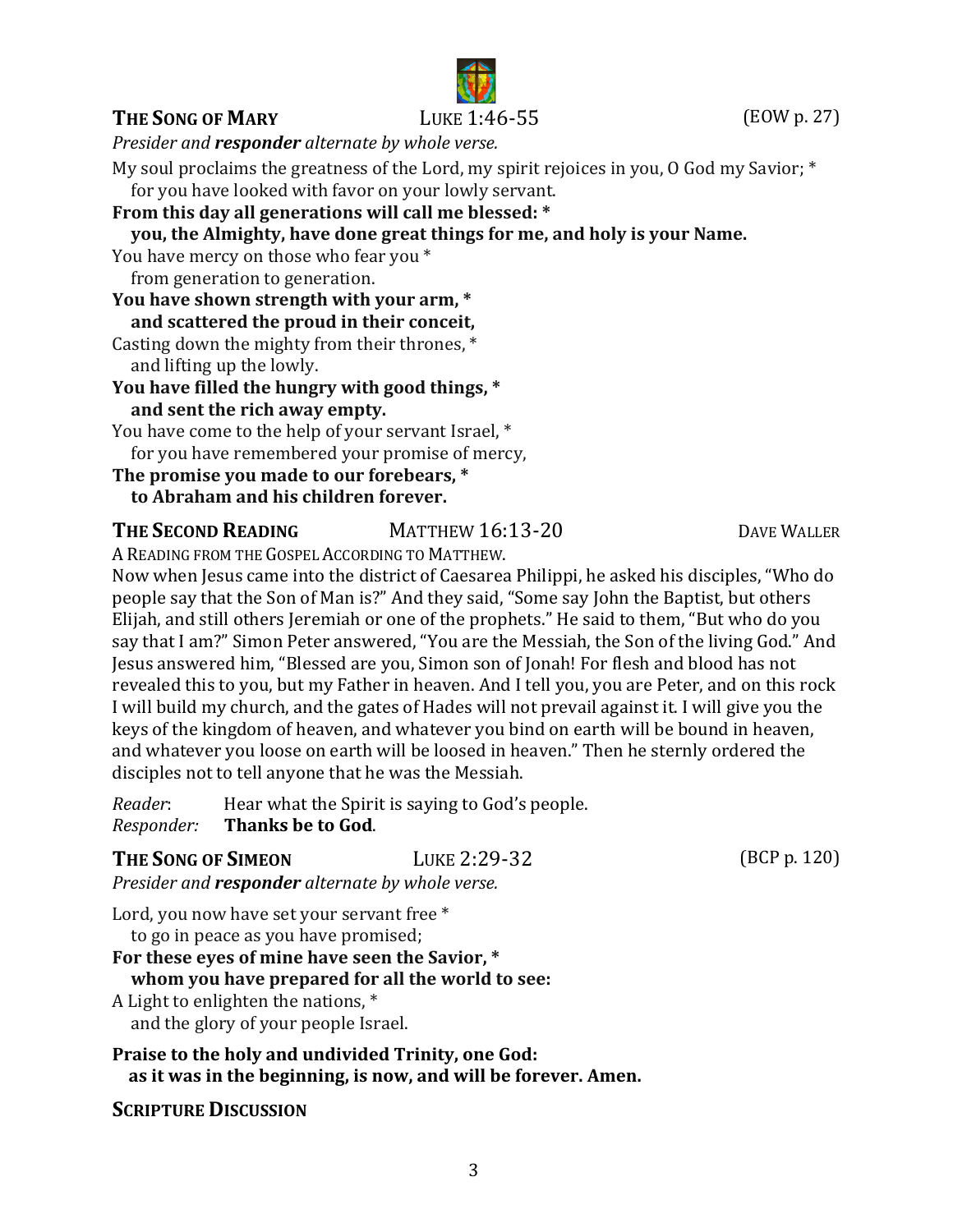## **APOSTLES' CREED** *(BCP p. 120)*

I believe in God, the Father almighty, creator of heaven and earth;

I believe in Jesus Christ, his only Son, our Lord.

He was conceived by the power of the Holy Spirit and born of the Virgin Mary.

He suffered under Pontius Pilate, was crucified, died, and was buried.

He descended to the dead. On the third day he rose again.

He ascended into heaven, and is seated at the right hand of the Father.

He will come again to judge the living and the dead.

I believe in the Holy Spirit, the holy catholic Church, the communion of saints, the forgiveness of sins

the resurrection of the body, and the life everlasting. Amen.

# **THE PRAYERS**

## **THE LORD'S PRAYER** *(BCP p. 121)*

| Presider:  | God be with you.   |
|------------|--------------------|
| Responder: | And also with you. |
| Presider:  | Let us pray.       |

Our Father, who art in heaven, hallowed be thy Name, thy kingdom come, thy will be done, on earth as it is in heaven. Give us this day our daily bread.

And forgive us our trespasses, as we forgive those who trespass against us.

And lead us not into temptation, but deliver us from evil.

For thine is the kingdom, and the power, and the glory, for ever and ever. **Amen**.

#### **SUFFRAGES A** *(BCP p. 121)*

- V. Show us your mercy, O Lord;
- R. And grant us your salvation.
- V. Clothe your ministers with righteousness;
- R. Let your people sing with joy.
- V. Give peace, O Lord, in all the world;
- R. For only in you can we live in safety.
- V. Lord, keep this nation under your care;
- R. And guide us in the way of justice and truth.
- V. Let your way be known upon earth;
- R. Your saving health among all nations.
- V. Let not the needy, O Lord, be forgotten;
- R. Nor the hope of the poor be taken away.
- V. Create in us clean hearts, O God;
- R. And sustain us by your Holy Spirit.

#### **THE COLLECT OF THE DAY** PROPER 5 (*BCP p. 229*)

O God, from whom all good proceeds: Grant that by your inspiration we may think those things that are right, and by your merciful guiding may do them; through Jesus Christ our Lord, who lives and reigns with you and the Holy Spirit, one God, for ever and ever. **Amen**.

#### **A COLLECT** FOR THE PRESENCE OF **CHRIST** (*BCP p.* 124)

Lord Jesus, stay with us, for evening is at hand and the day is past; be our companion in the way, kindle our hearts, and awaken hope, that we may know you as you are revealed in Scripture and the breaking of bread. Grant this for the sake of your love. **Amen**.